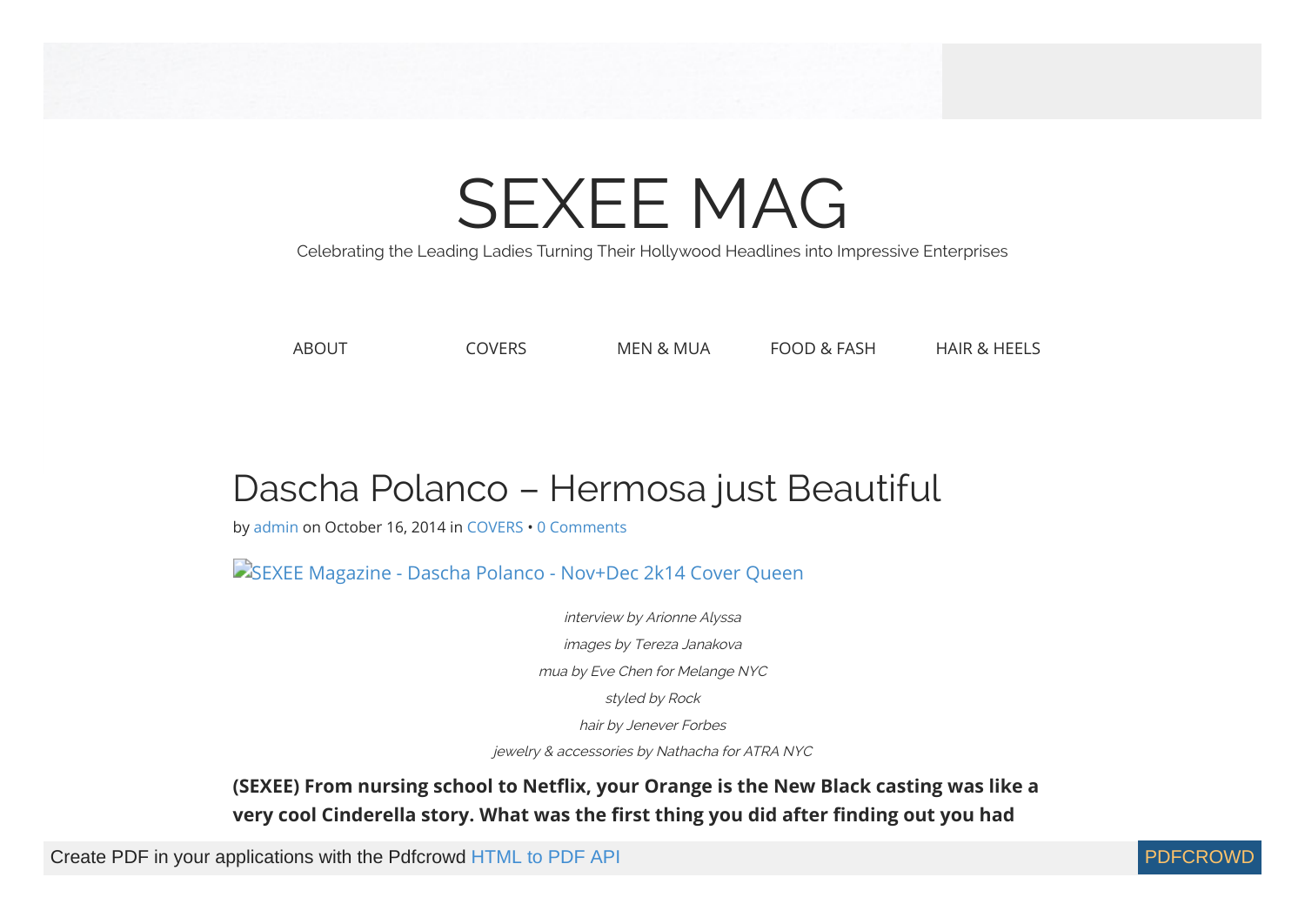#### **landed the role?**

**(Dascha Polanco)** I walked out of my job, got on the phone with my manager, and just had a moment of tears. I was just taking it all in and talking about what was going to happen. It was my *first* big gig.

**(SEXEE) With the full season release format and the amazingly complex characters and plot, [OITNB](https://web.archive.org/web/20141218183602/http://youtu.be/gVCeqVSjEkA) is undeniably one of the coolest series we've seen in a while. The show swept the 2014 Emmys and is one of the most talked about in television the past two years. It's no surprise that everyone loves you and your character so much. What's the hardest part of quick success?**

**(Dascha Polanco)** When you get success quickly, you become a public image. You have to be so cautious and sensor yourself so much because there are so many eyes on you. I think that's one of the things that I'm having the most difficulty with because my aura is very free. I believe in allowing people to live their lives how they choose to, so when I find that there are certain things that I can't do or say because somebody would have something negative to say about it, I have trouble with it. It's kind of a contradiction – everyone can see you but you have to be so covered. It's a paradox.

[SEXEE Magazine - Dascha Polanco Cover Queen - Nov+Dec 2k14](https://web.archive.org/web/20141218183602/http://sexeemag.com/wp-content/uploads/2014/10/Dascha-Polanco-SEXEE-Magazine-4.jpg)

#### **(SEXEE) What have you had to sensor the most?**

**(Dascha Polanco)** I think it's what I say, what I do, where I am, who I'm with. It's like walking on eggshells. It comes to a point though where you say, "You know what? I'm gonna stomp on these eggshells and I don't give two cares…" (Laughs!). I'm about to stomp all these eggshells, how about that? Can I live? (Laughs!)

**(SEXEE) When you're not "behind bars" filming, what occupies your time?** 

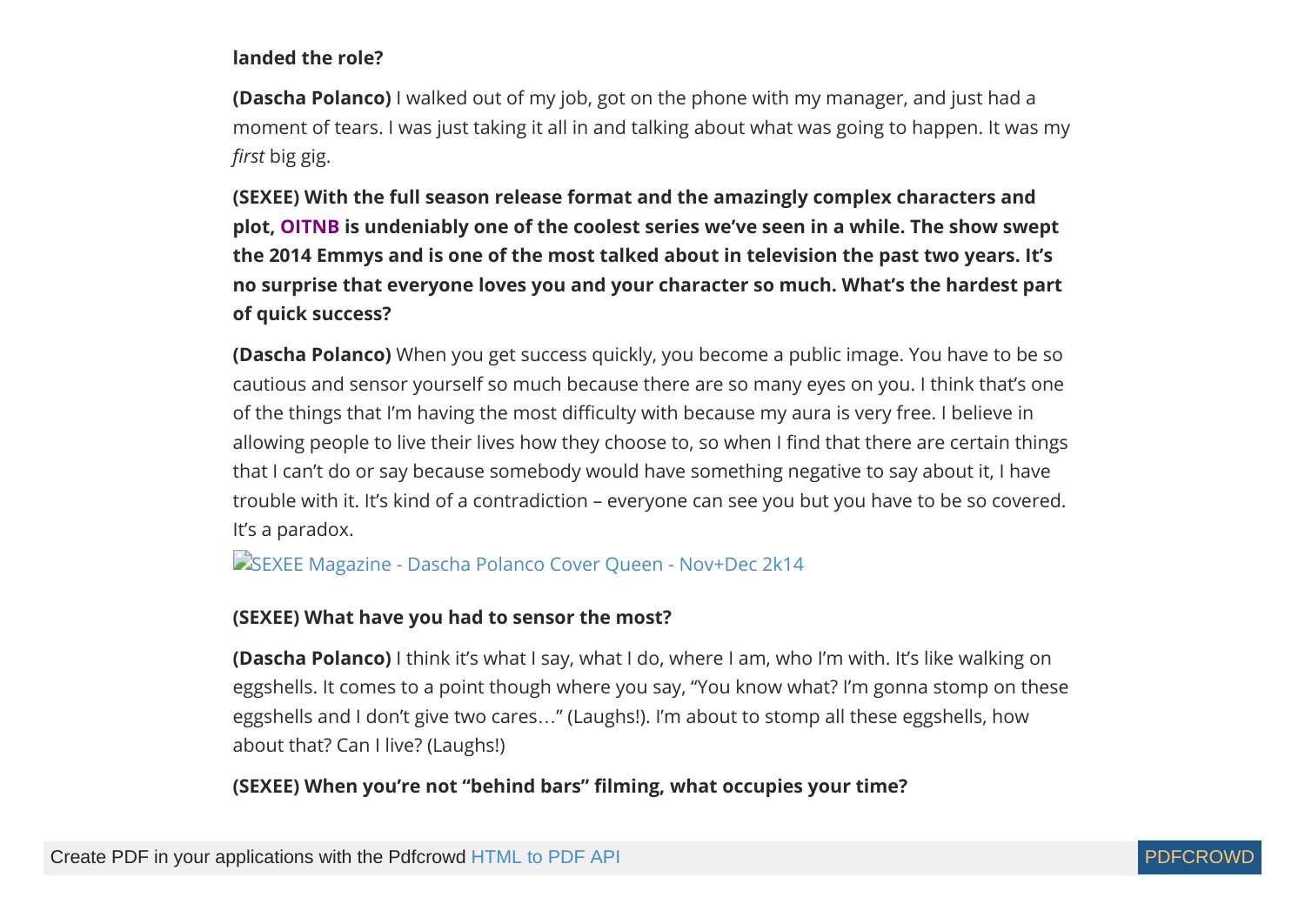**(Dascha Polanco)** I do a lot of charity work and try to use my voice to help others, but I'm also a parent so I spend a lot of time with my kids. I take care of my family and work to keep my culture alive. I still do my chores. My Saturday cleaning, washing my dishes, cleaning my bathroom… I *love* cleaning my bathroom! And I turn up! [I like to go out and have a good time](https://web.archive.org/web/20141218183602/http://youtu.be/Jay-xVCCPss). It's about balance.

#### [SEXEE Magazine - Dascha Polanco Cover Queen - Nov+Dec 2k14](https://web.archive.org/web/20141218183602/http://sexeemag.com/wp-content/uploads/2014/10/Dascha-Polanco-SEXEE-Magazine-12.jpg)

#### **(SEXEE) Speaking of going out, on the show you don't dress up – of course, being that your character is in prison and all. But [whenever you step out in real life you turn on the glam](https://web.archive.org/web/20141218183602/http://youtu.be/TUoxIXYD-b4). What are your go-to beauty must-haves for nights out?**

**(Dascha Polanco)** I really love the fact that we don't dress up. I think it's important as an actor to embrace every role and what comes with it. You can't say you want to be an actor and not want to look crazy on camera. You're a prisoner! You have to look crazy! Aside from that, as Dascha, when I go out, I like to take coconut milk baths and use coconut oil on my face. It's my weekly weekend ritual. I love perfume, body shimmer, lotion, and having every little corner smelling good! It's very therapeutic for me. Smells take me back to certain memories and allow me to relax. And those memories also enhance my creativity. When I go out, I make sure that I smell good first, have nice natural-looking makeup, and soft hair by using Argon. Really, it's all about looking effortless and it's ultimately how you carry yourself. If you feel comfortable in some sneakers and sweats, then rock it!

**[Dascha ALMA Award Winner 5](https://web.archive.org/web/20141218183602/http://sexeemag.com/wp-content/uploads/2014/10/Dascha-ALMA-Award-Winner-5.jpg)** 

**(SEXEE) [Dayanara "Daya" Diaz](https://web.archive.org/web/20141218183602/http://youtu.be/vZ4nNOtlxFc), your OITNB character, is super feisty sometimes when it comes to speaking up against things that she doesn't believe in, like in situations with her mom. In what ways are you similar to her?**

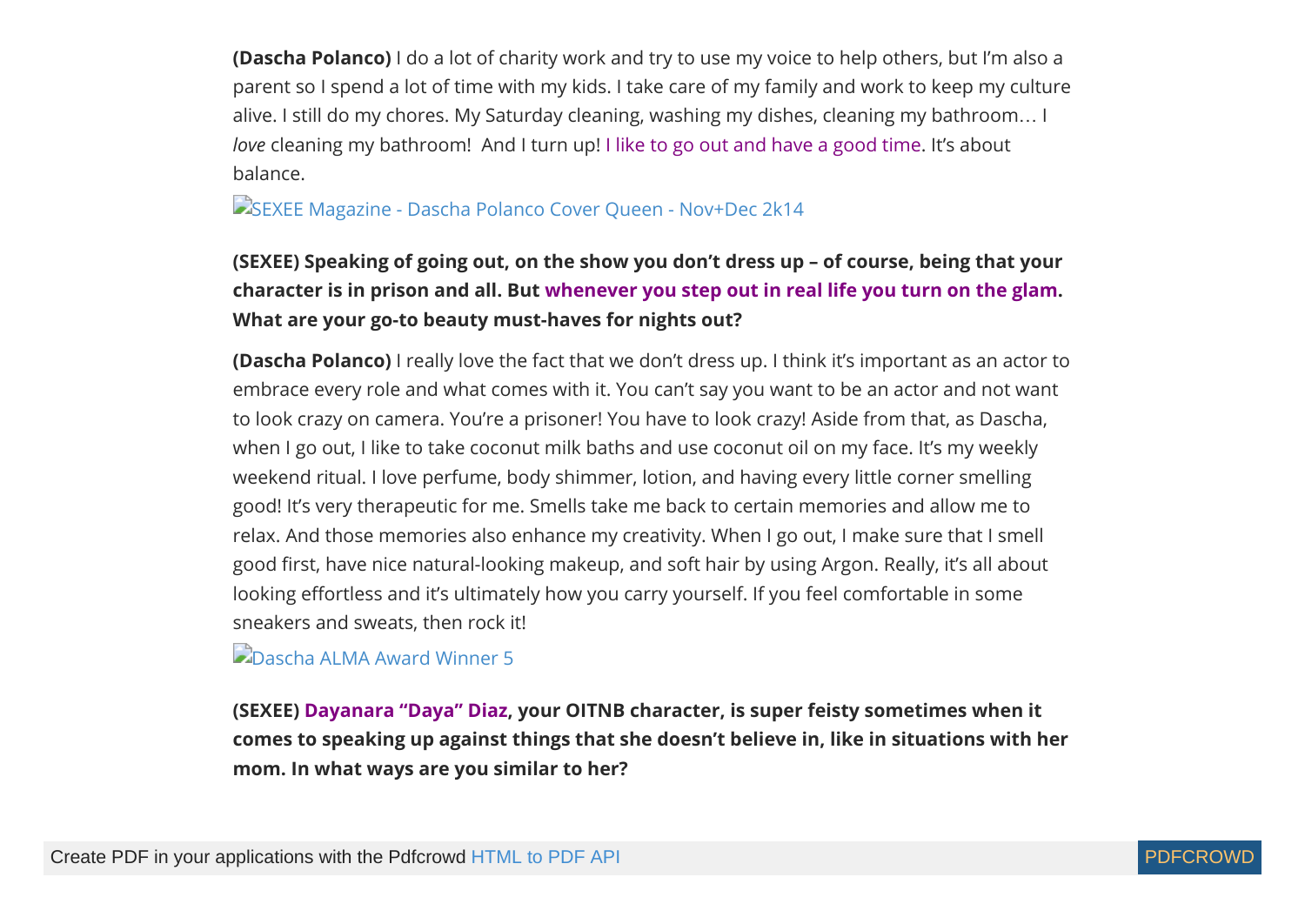**(Dascha Polanco)** Yeah, the funny thing is that she tries so hard not to be like her mother, but the essence of her mother lives in her. Daya is a hopeless romantic and she believes in love. That's something that we share. She doesn't hold any grudges, she forgives very easily, and I think I do the same. When people see the character and then get to know me though, they say, "Oh, you're so different," but we are very similar in that way. Also, with her image, she has a little insecurity and an inner struggle that I'm working on currently.

[SEXEE Magazine - Dascha Polanco Cover Queen - Nov+Dec 2k14](https://web.archive.org/web/20141218183602/http://sexeemag.com/wp-content/uploads/2014/10/Dascha-Polanco-SEXEE-Magazine-9.jpg)

#### **(SEXEE) Has always being in the public eye affected that inner struggle any?**

**(Dascha Polanco)** It has affected me. When I get letters from fans, often little girls, saying, "Oh my God, you make me love myself more," it touches me. Growing up, I had those issues of selfimage and not loving my body, thinking I was too fat and not being able to relate to anyone on TV. Now, to be honest, it's like two sides of it: I'm confident because I'm doing what I love and I'm getting great responses from people about my work. That motivates me to keep working on myself and to love myself more. But, at the same time, there are moments where the negativity gets to me. As humans, we're always affected by that one negative comment instead of the ten positive ones. It's funny because we're so conditioned to think about criticism that we don't focus on the beauty of things. It's more so our own insecurity. Luckily, I have a great team where, if I have a moment, I can go to them and they'll help me to brush it off.

[SEXEE Magazine - Dascha Polanco Cover Queen - Nov+Dec 2k14](https://web.archive.org/web/20141218183602/http://sexeemag.com/wp-content/uploads/2014/10/Dascha-Polanco-SEXEE-Magazine-10.jpg)

#### **(SEXEE) If you were in Litchfield in real life and could only have three items from the commissary, what would they be and why?**

**(Dascha Polanco)** Hmmmm… ChapStick, you can use that to moisturize so many things! I'd probably have scents, anything scented, for relaxation. Probably not perfume. I don't know if that's allowed. Maybe I should ask that (Laughs!).

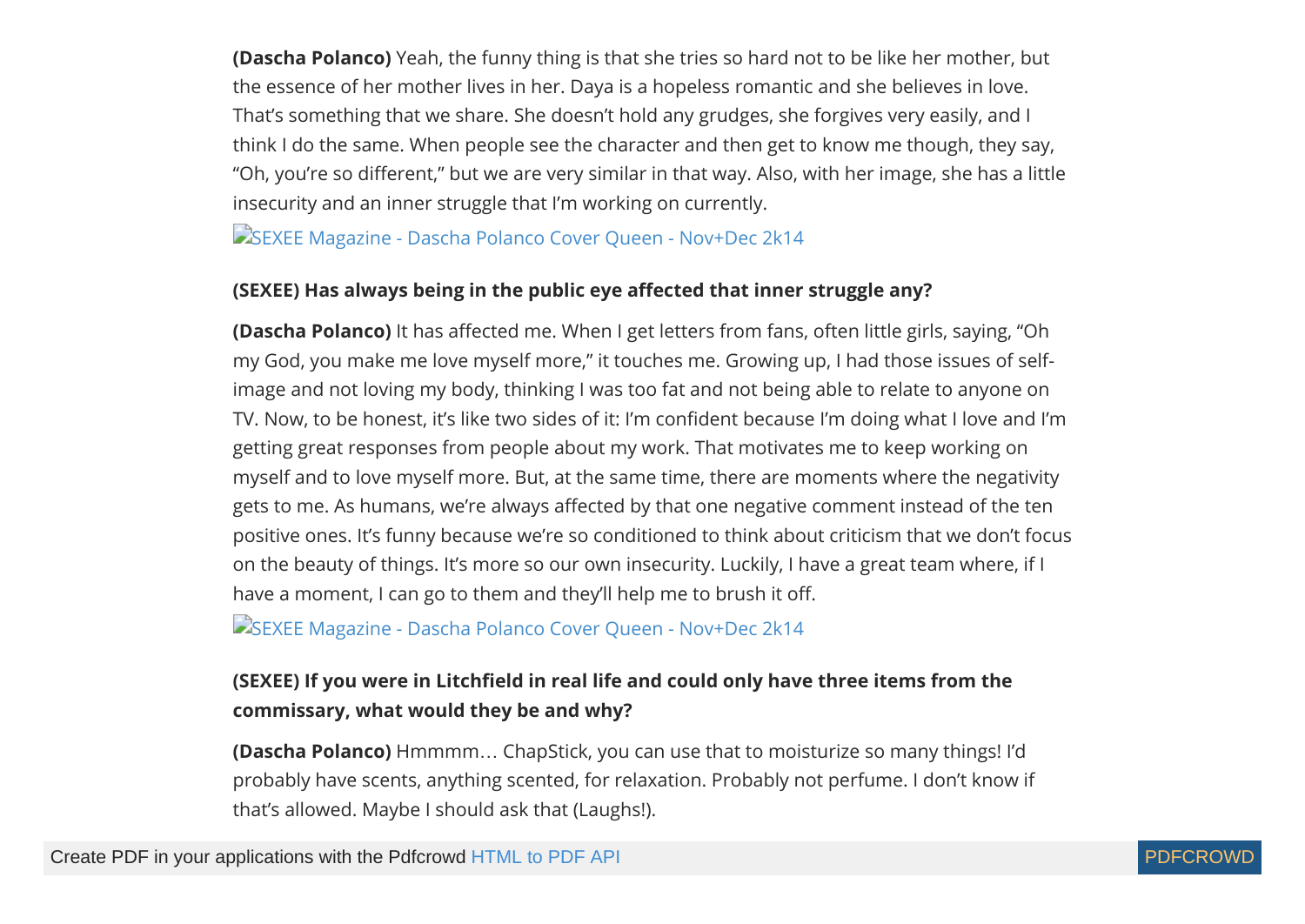#### **(SEXEE) Well, hopefully, you'll never really need to know.**

**(Dascha Polanco)** I know right! Let me just say that I'm not jail material and I'm not planning to find out (Laughs!). But, I'll ask for character study purposes only. Then, as my third item, I'd have some sour candy. I love sour stuff!

**(SEXEE) We love you as Daya, with her unique relationship with John Bennett, but we can't wait to see you starring in your own project. If you could do a movie or TV show and work with anyone you wanted, who would be your hunky male lead?**

**(Dascha Polanco)** Oooh, girl! I love this! I think Idris Elba, Michael B. Jordan, Dave Franco, or RJ Mitte from Breaking Bad would be my hunk!

[SEXEE Magazine - Dascha Polanco Cover Queen - Nov+Dec 2k14](https://web.archive.org/web/20141218183602/http://sexeemag.com/wp-content/uploads/2014/10/Dascha-Polanco-SEXEE-Magazine-5.jpg)

**(SEXEE) We're going to have to put that out in the universe so it comes true. The best part about OITNB being released in full seasons is that we can literally knock out the whole season at once. I watched the last season in less than 24 hours. What are your favorite shows to marathon watch?**

**(Dascha Polanco)** Walking Dead, Breaking Bad, House of Cards, Being Human, and you know what I *just* discovered and I loved? Joan Rivers' documentary. And she made me cry so much. I really liked it and it motivated me a lot. She had a good work ethic.

**(SEXEE) You were [born in the Dominican Republic](https://web.archive.org/web/20141218183602/http://youtu.be/4knvwcDB1mU) but also grew up in Brooklyn and in Miami – two extremely diverse parts of the world. What about all these places contributed to who you are today?**

**(Dascha Polanco)** Brooklyn contributed to my fearlessness, my boldness, my go-getter mentality – hustling to get it done is very Brooklyn. And Miami contributed to my femininity. When I first moved there, girls were just used to wearing heels, even to school, so it contributed

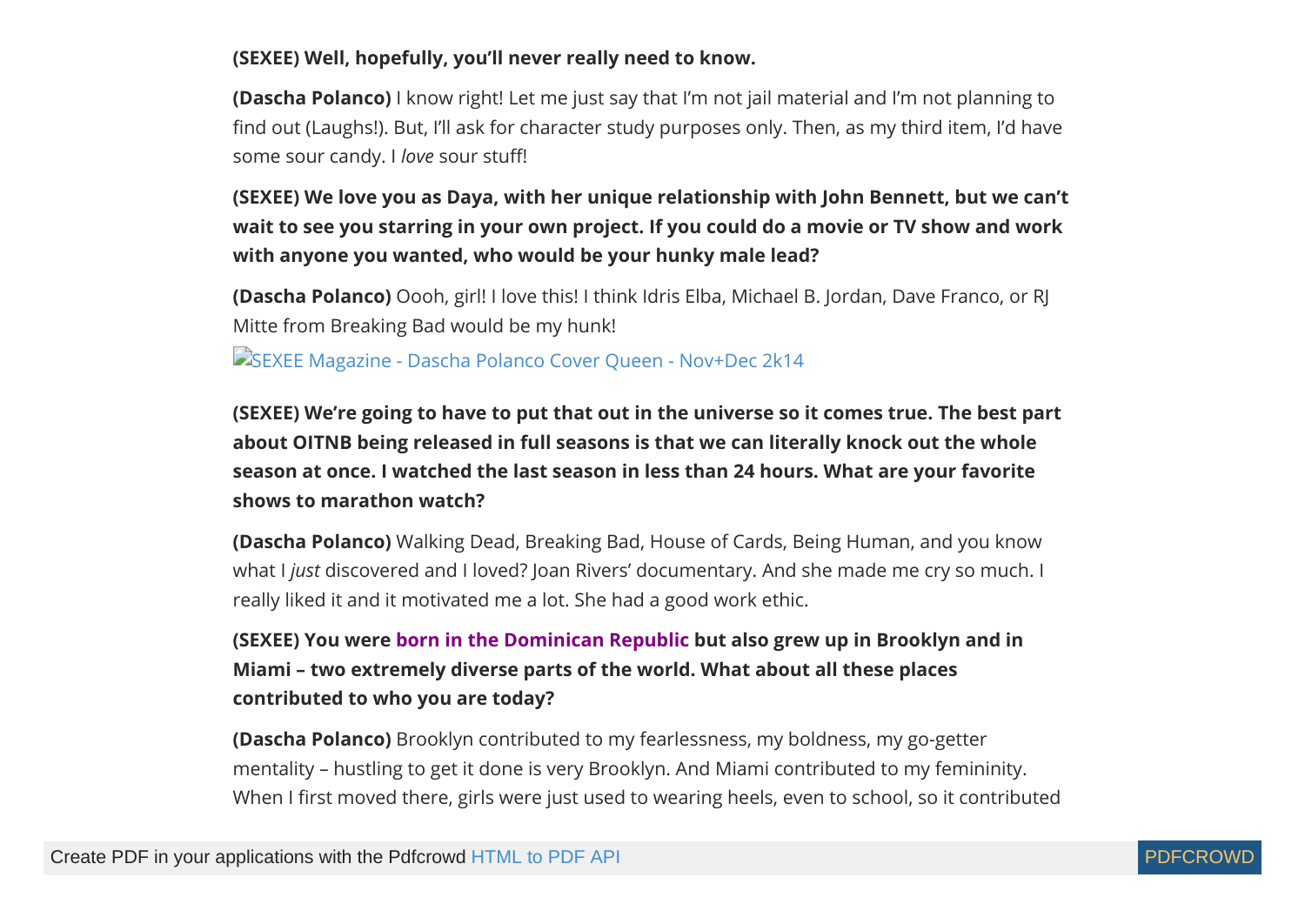to that. It also gave me a lot of southern hospitality and being able to embrace people that may not be able to accept you as much. I learned to be able to deal with them anyway. Both "Polars" – I call it, being bi-polar since its north and south – have assisted with being able to become a chameleon in many situations, adapting to my surroundings.

[SEXEE Magazine - Dascha Polanco Cover Queen - Nov+Dec 2k14](https://web.archive.org/web/20141218183602/http://sexeemag.com/wp-content/uploads/2014/10/Dascha-Polanco-SEXEE-Magazine-3.jpg)

#### **(SEXEE) There are so many attributes that make women SEXEE and you're definitely at the top of our list. In your opinion, what makes a woman exude sheer sexiness?**

**(Dascha Polanco)** Thank you for that. I like it when people call me SEXEE (Laughs!). You know what I've learned? Women base their attractiveness on the male response. We focus so much on how our love interests respond to us, but men really don't pay attention to detail. It's more about how you carry yourself. You're able to exude this energy. That's what happens to me. I transform when I get ready to go out. That's what SEXEE is: a nice scent, a nice personality, how you carry yourself, and how you react to others. You could be beautiful but if you treat others with disrespect, look down on people, have no substance in what you say, that to me is blah! You're not SEXEE at all! People that don't know me may look at me physically to describe my sexiness, but people that truly know me see my personality more. I'm about my brain. I'm not a dummy. I show love, and I respect everyone whether they are cleaning the toilets or directing the film. I embrace, I don't dismiss individuals, and I think that's what attracts people to me.

#### **(SEXEE) Similarly, what puts a guy at the top of your SEXEE list?**

**(Dascha Polanco)** I *love* this question, too, girl! What makes a guy SEXEE is being independent, being fearless and not being afraid to show a little romance, being confident but not arrogant. You know what really attracts me to a man though, besides the physical? A man that can enjoy a woman because she's a woman? They can just enjoy *her*, celebrating *her* and who *she* is. Damn, can I get an amen!?!

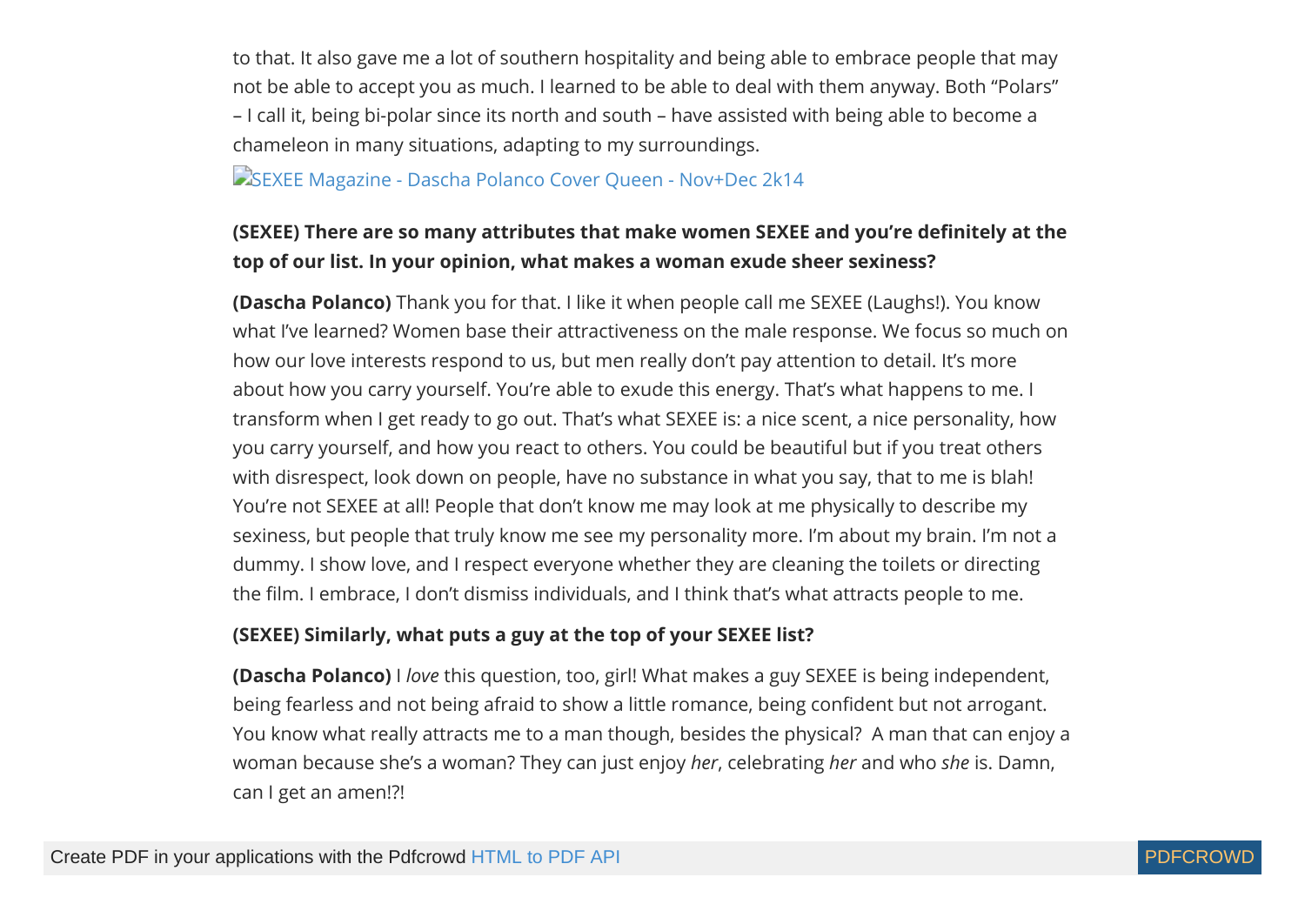#### **(SEXEE) Amen, girl!**

[SEXEE Magazine - Dascha Polanco Cover Queen - Nov+Dec 2k14](https://web.archive.org/web/20141218183602/http://sexeemag.com/wp-content/uploads/2014/10/Dascha-Polanco-SEXEE-Magazine-6.jpg)

#### **(SEXEE) So after each long day as a career girl, you have two little people at home waiting for you. What is it like being a mommy on the move and what's your biggest mom secret?**

**(Dascha Polanco)** My time with my kids is way more flexible now than it was when I was working a nine-to-five. I'm able to take my son to school every day. I cook for them every day, I spend more time with them. What makes it special for me is that they see mommy is doing what she loves. I come home and I'm happy. My mood isn't affecting them. My biggest mom secret is teaching my kids how to love what they do and who they are. Also, to have a balance. Have *me* time and have mom time. Don't lose yourself.

#### **(SEXEE) Not only were you in nursing school, but you have a bachelor's degree in psychology and a ton of other academic interests, including chemistry. In your opinion, what's the formula for a happy life**?

**(Dascha Polanco)** The formula for a happy life is this: choose what you want to do, give to others as you want to be given, love thyself, and be free.

**[Dascha ALMA Award Winner IIII](https://web.archive.org/web/20141218183602/http://sexeemag.com/wp-content/uploads/2014/10/Dascha-ALMA-Award-Winner-IIII.jpg)** 

**[Dascha ALMA Award Winner](https://web.archive.org/web/20141218183602/http://sexeemag.com/wp-content/uploads/2014/10/Dascha-ALMA-Award-Winner.jpg)** 

 $\leftarrow$  [Keyshia Cole visits Queen Latifah](https://web.archive.org/web/20141218183602/http://sexeemag.com/keyshia-cole/) London  $\star$  [SS '15 Fash Week Favs](https://web.archive.org/web/20141218183602/http://sexeemag.com/london-15/)  $\rightarrow$ 

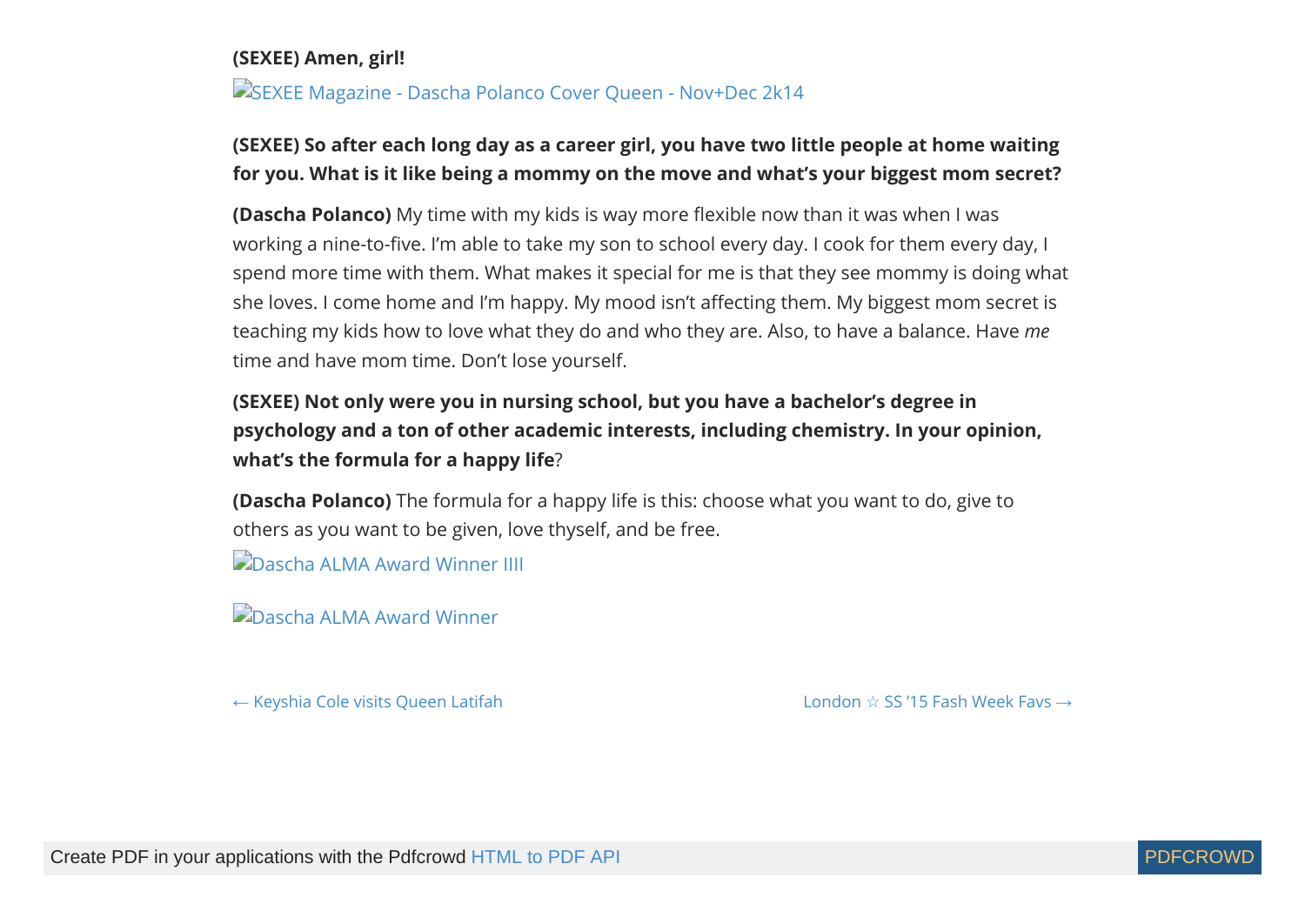### Leave a Reply

Your email address will not be published. Required fields are marked \*

#### **Name \***

#### **Email \***

#### **Website**



Post Comment

#### SEXEE Talk

• Chttp://pbs.twimg.com/profile\_images/543465340772962304/y-E6wlyA\_normal.jpeg avatar

Create PDF in your applications with the Pdfcrowd [HTML to PDF API](https://pdfcrowd.com/doc/api/?ref=pdf) [PDFCROWD](https://pdfcrowd.com/?ref=pdf) Create PDF in your applications with the Pdfcrowd HTML to PDF API